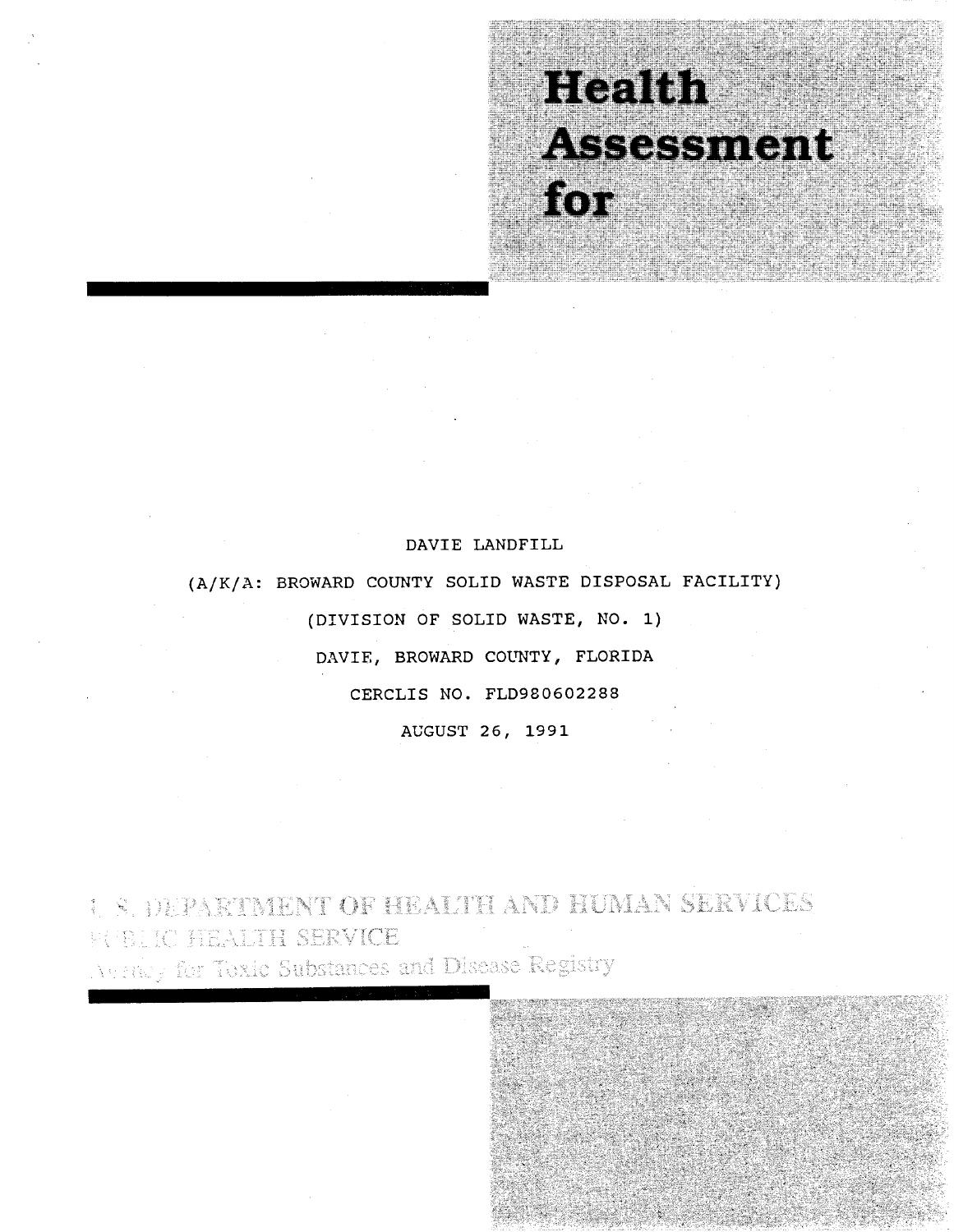# THE ATSDR HEALTH ASSESSMENT: A NOTE OF EXPLANATION

Section 104 (i) (7) (A) of the Comprehensive Environmental Response, Compensation, and Liability Act of 1980 (CERCLA), as amended, states" ... the term 'health assessment' shall include preliminary assessments of potential risks to human health posed by individual sites and facilities, based on such factors as the nature and extent of contamination, the existence of potential pathways of human exposure (including ground or surface water contamination, air emissions, and food chain contamination), the size and potential susceptibility of the community within the likely pathways of exposure, the comparison of expected human exposure levels to the short-term and long-term health effects associated with identified hazardous substances and any available recommended exposure or tolerance limits for such hazardous substances, and the comparison of existing morbidity and mortality data on diseases that may be associated with the observed levels of exposure. The Administrator of ATSDR shall use appropriate data, risks assessments, risk evaluations and studies available from the Administrator of EPA."

In accordance with the CERCLA section cited, this Health Assessment has been conducted using available data. Additional Heallh Assessments may be conducted for this site as more information becomes available.

The conclusions and recommendations presented in this Heallh Assessment are the result of site specific analyses and are not to be cited or quoted for other evaluations or Health Assessments.

Use of trade names is for identification only and does not constitute endorsement by the Public Health Service or the U.S. Department of Health and Human Services.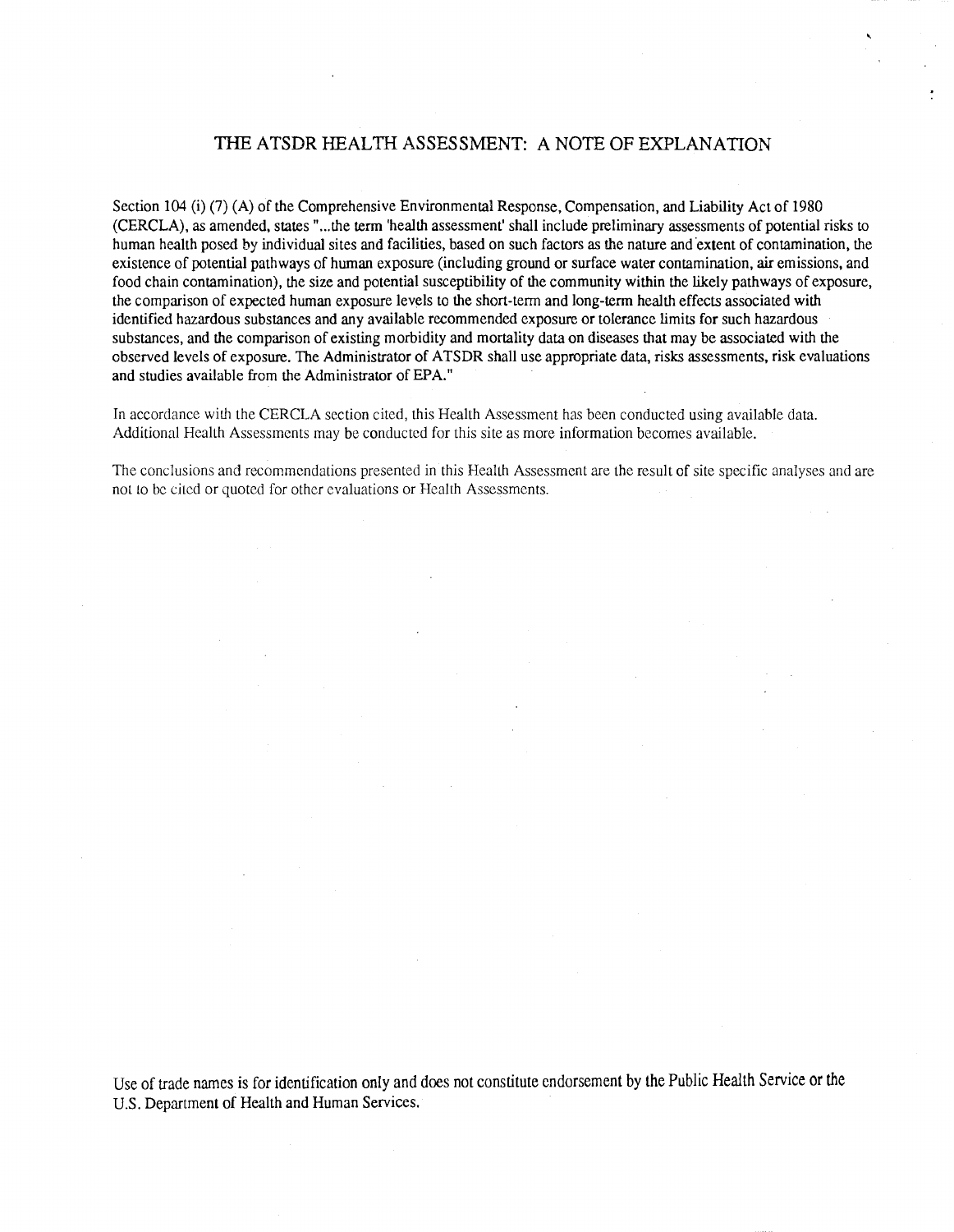# HEALTH ASSESSMENT

DAVIE LANDFILL

ALSO KNOWN AS THE BROWARD COUNTY DIVISION OF SOLID WASTE, NO.1, BROWARD COUNTY LANDFILL,

DAVIE, BROWARD COUNTY, FLORIDA

CERCLIS NO. FLD980602288

# Prepared by

Florida Department of Health and Rehabilitative Services

Under Cooperative Agreement with the

Agency for Toxic Substances and Disease Registry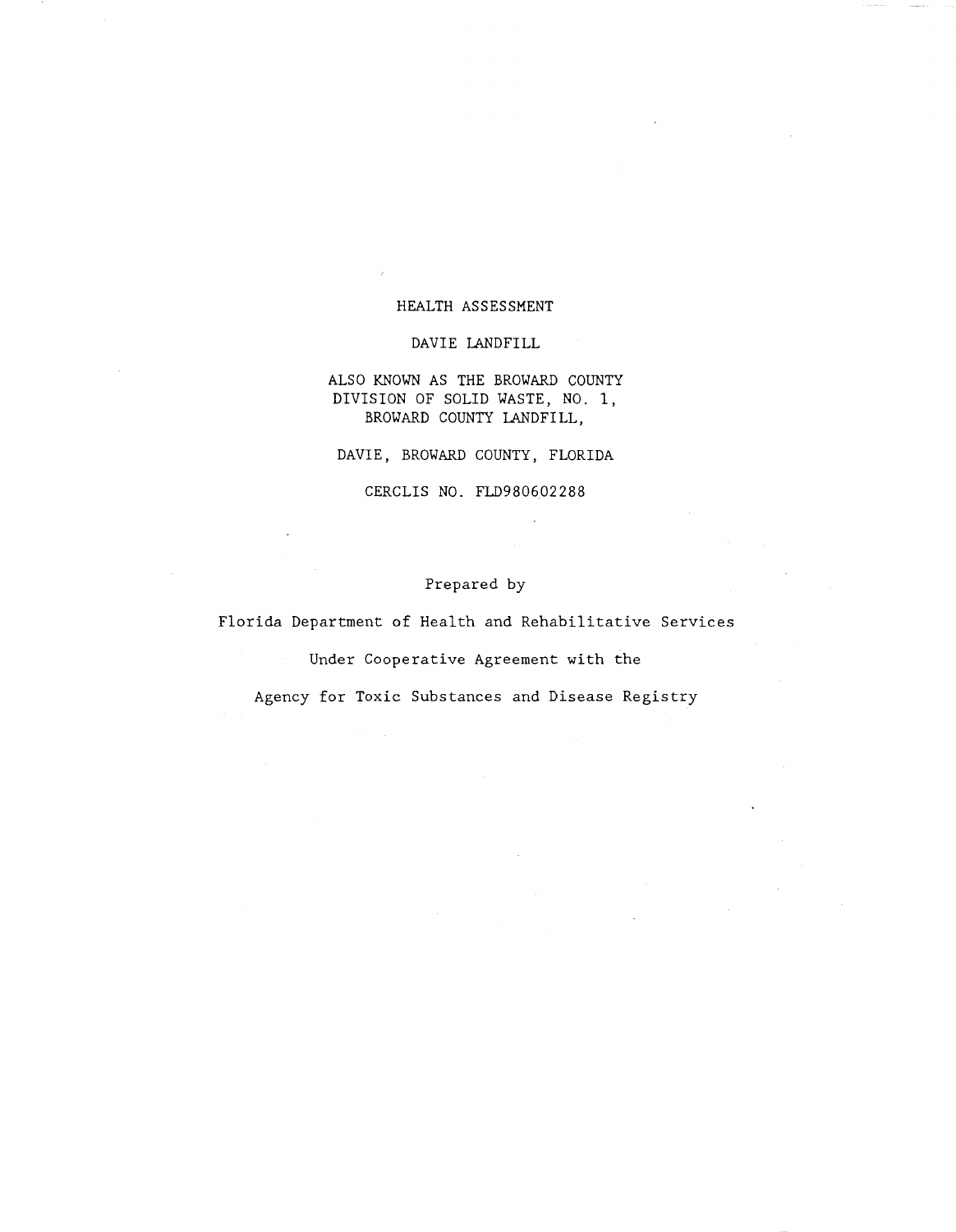#### SUMMARY

Davie Landfill, also known as the Broward County Division of Solid Waste, No.1, Broward County Landfill, is located in southwestern Broward County, Davie, Florida, on approximately 180 acres. The site was included on the U.S. Environmental Protection Agency's (EPA) National Priorities List because of high levels of cyanide detected in an on-site sludge lagoon. Subsequent testing revealed benzene in on-site borrow pits; lead, benzene, and vinyl chloride in on-site ground-water monitoring wells; and benzene and vinyl chloride in off-site ground-water monitoring wells. Vinyl chloride was detected in private potable wells south of the site. Both benzene and vinyl chloride occur off site at levels greater than EPA and Florida drinking water standards. These standards are for long-term (70 year) exposure and are intended to protect against adverse health effects, including cancer. Human exposure to vinyl chloride probably occurred in the past via inhalation of vinyl chloride volatilized from ground water used for showering or irrigation, or via ingestion of ground water. Since December 1988, municipal water has been supplied to affected residences. However, approximately 200 other residences are downgradient of the site. Based on the information reviewed, ATSDR and the State of Florida, Department of Health and Rehabilitative Services conclude that the site is a public health hazard. It is likely that exposures to vinyl chloride and other plume contaminants via contact with offsite ground water have occurred in the past. If this site is not remediated, exposures to ground water contaminants may occur in the future at concentrations that, upon long-term exposure, could cause adverse health effects.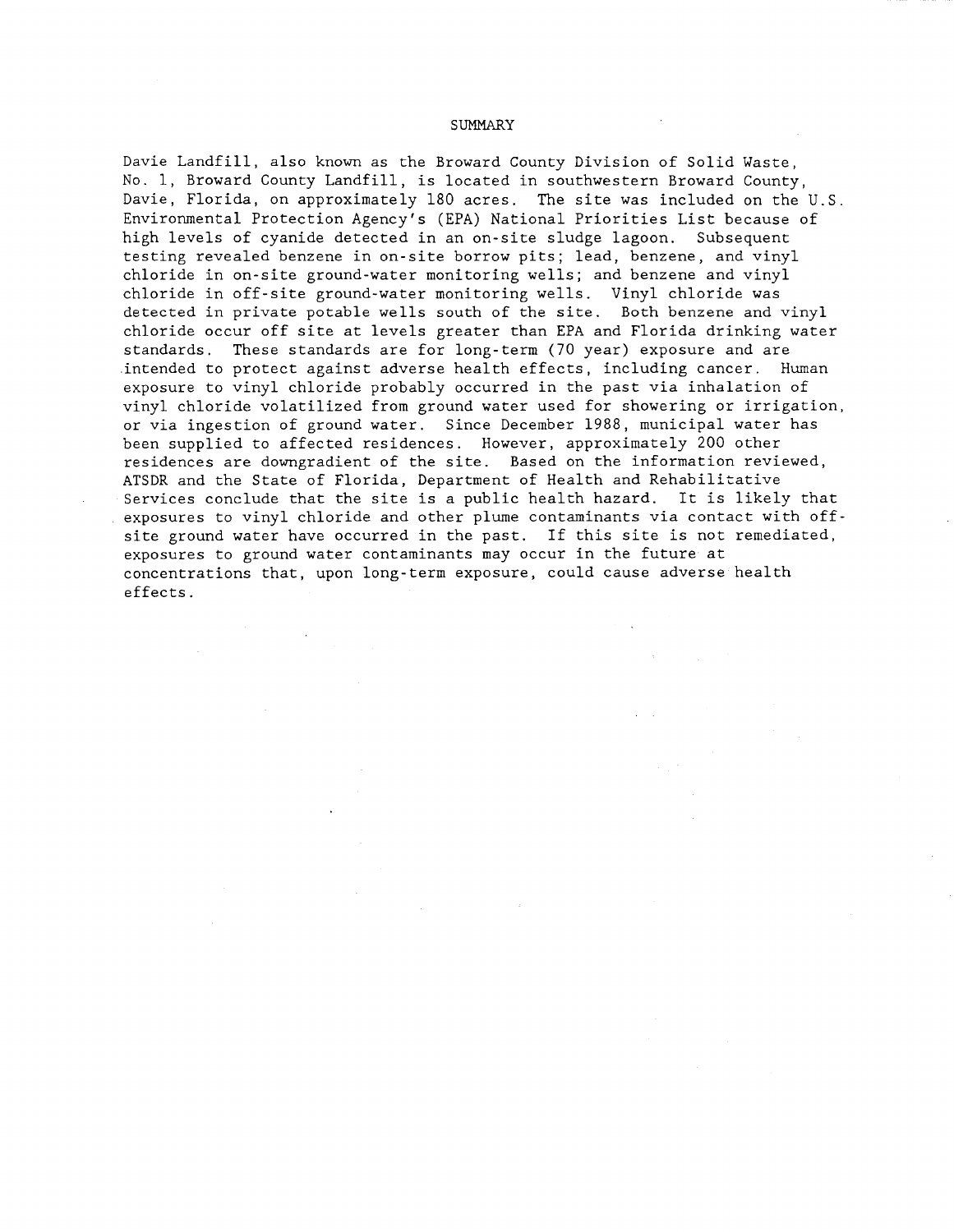#### BACKGROUND

# A. SITE DESCRIPTION

Davie Landfill, also known as the Broward County Division of Solid Waste, No.1, Broward County Landfill, occupies approximately 180 acres in southwestern Broward County, Davie, Florida. The property is located near the intersection of Orange Drive and Boy Scout Road (Figure 1). It includes a 50 acre garbage landfill, and an 80-acre trash landfill. The site is bordered on the east and west by Imagination Farms, an ongoing dairy operation; on the north by land owned and used by the local Boy Scouts, and on the south by Orange Drive which parallels the South New River Canal (C-ll Canal) (Figure 2) .

Davie Landfill began accepting refuse in 1964. Garbage was burned in an onsite incinerator. Incinerator ashes and fill were buried in an unlined landfill. In November 1971, a lagoon was created in an unlined natural depression to hold grease trap pumpage, septic tank sludge, and treated municipal sludge. In June 1975, the incinerator was closed because it exceeded Federal particulate matter emissions standards and, as a result, a plastic- and clay-lined sanitary landfill for the disposal of garbage was created. In 1975, the sludge lagoon received an estimated 2,500 tons of waste per month. Because of increased input, it became necessary in 1977 to construct dikes around two sides of the lagoon. These dikes were later raised and a concrete off-loading ramp was constructed. By 1980, the sludge volume had increased to 7,100 tons per month. On several occasions, overflow resulted in discharge to an adjacent borrow pit. Concern about spillage and the belief that sludge was leaking into the unlined landfill and ground water led Broward County to restrict the lagoon to grease trap pumpage in February 1980. All disposal at the lagoon ceased in November 1981. The trash and sanitary (garbage) landfills closed on December 31, 1987.

Sludge lagoon samples taken in conjunction with the Resource Conservation and Recovery Act (RCRA) programs in 1985 showed ground water was being recharged with levels of total cyanides and total sulfides that are of public health concern. The occurrence of these contaminants strongly suggested that industries may have improperly discharged plating wastes to septic tanks.

In September 1985, a Record of Decision (ROD) was promulgated by EPA (under CERCLA) under which Broward County initiated source control of contaminants in the sludge lagoon. By December 1989, the lagoon contents were dewatered, the sludge was stabilized with lime and the stabilized sludge was put in the lined on-site landfill. Future ROD requirements include covering this sludge with a low-permeability cap. The lagoon remediation was aided by CERCLA-related activities because of Broward County's ordinances against industrial discharges into septic tanks and the high likelihood of private industry as sources of the cyanides and sulfides.

Ground water at the landfill has been monitored since 1976. Sampling shows a plume moving generally south and southeast in the direction of regional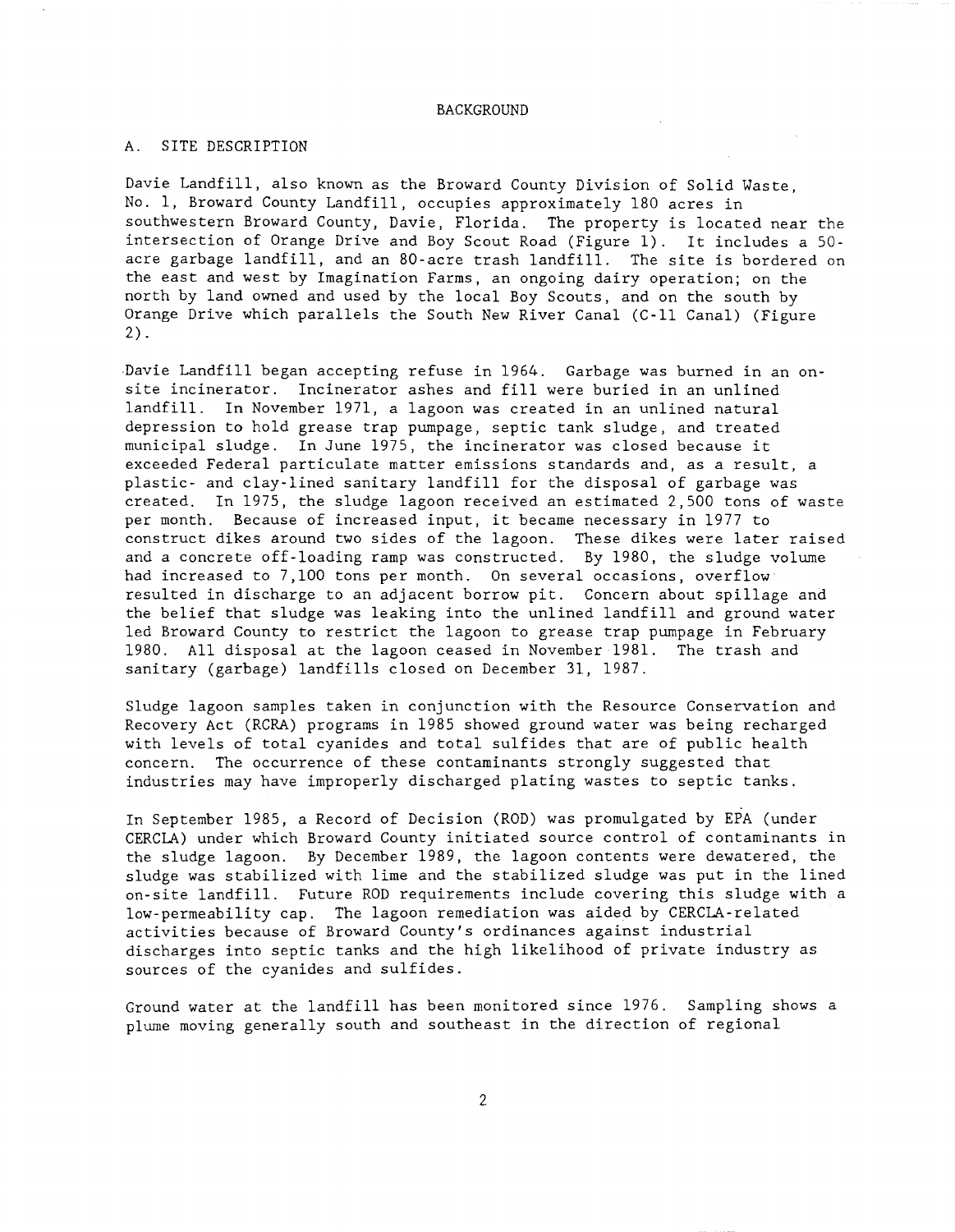ground-water flow, although the latest results also show contaminants in the monitoring wells in the northwestern portion of the site. This plume is believed to contain leachate from the trash and garbage landfills as well as the sludge lagoon. In the past, broken piping in the landfill leachate collection system allowed leachate to enter the borrow pits via the stormwater control system. The ground water also contains contaminants not detected in the sludge.

Analytical limitations in the ground-water samples taken for Broward County prior to 1987 masked the off-site movement of vinyl chloride. Early monitoring focused only on inorganic contaminants and total organics and did not include analyses for Priority Pollutants or Hazardous Substances List chemicals. Consequently, there is no historical ground-water monitoring information on the organic chemicals of current concern.

Private well water samples from south of the South New River Canal taken in July and August 1988 revealed vinyl chloride in 14 wells. These homes were immediately supplied with bottled drinking water, and municipal service connections were provided in December 1989 to homes with contaminated wells.

A Contamination Assessment Plan (CAP) prepared for Broward County was submitted to the Department of Environmental Regulation (DER) in October 1988 to fulfill the requirements of their modified closure permit. The CAP sets a course of action to determine the source of contamination and. plume movement. Broward County and the town of Davie have agreed to convert this landfill to a 209-acre park after the landfill closure requirements of DER and all other State and Federal regulations have been satisfied.

An on-site water well that supplied incinerator operations is currently out of service. This well may be used in the future to supply toilet facilities for a park trailer. However, future use of this well could influence local ground water movement.

 $\mathcal{L}^{\text{max}}$ 

#### B. SITE VISIT

A site visit was conducted by staff from the Florida Department of Health and Rehabilitative Services (HRS) Health Office in February 1989. A follow-up site visit was conducted in December 1990 by staff from the HRS Broward County Public Health Unit. The site is surrounded on the east, west, and south boundaries by a 6-foot chain link fence with 3 strands of barbed wire at the top. A 3-strand barbed wire and wood fence (4 feet high) borders the north. Portions of the site are densely vegetated with grass and weeds. The term landfill is a misnomer at this site because trash and garbage are buried above ground due to the high water table. The waste burial area measures approximately 130 acres and is about 90 feet in elevation. As a part of the closure requirement, the burial area was capped with clay and covered with limestone gravel, resulting in a large, white, man-made hill that is visible for several miles. Methane vents have been installed in the landfill.

Although the landfill is closed, the site is accessed daily by tanker trucks that remove leachate. A guard is present at the gate while the gate is open.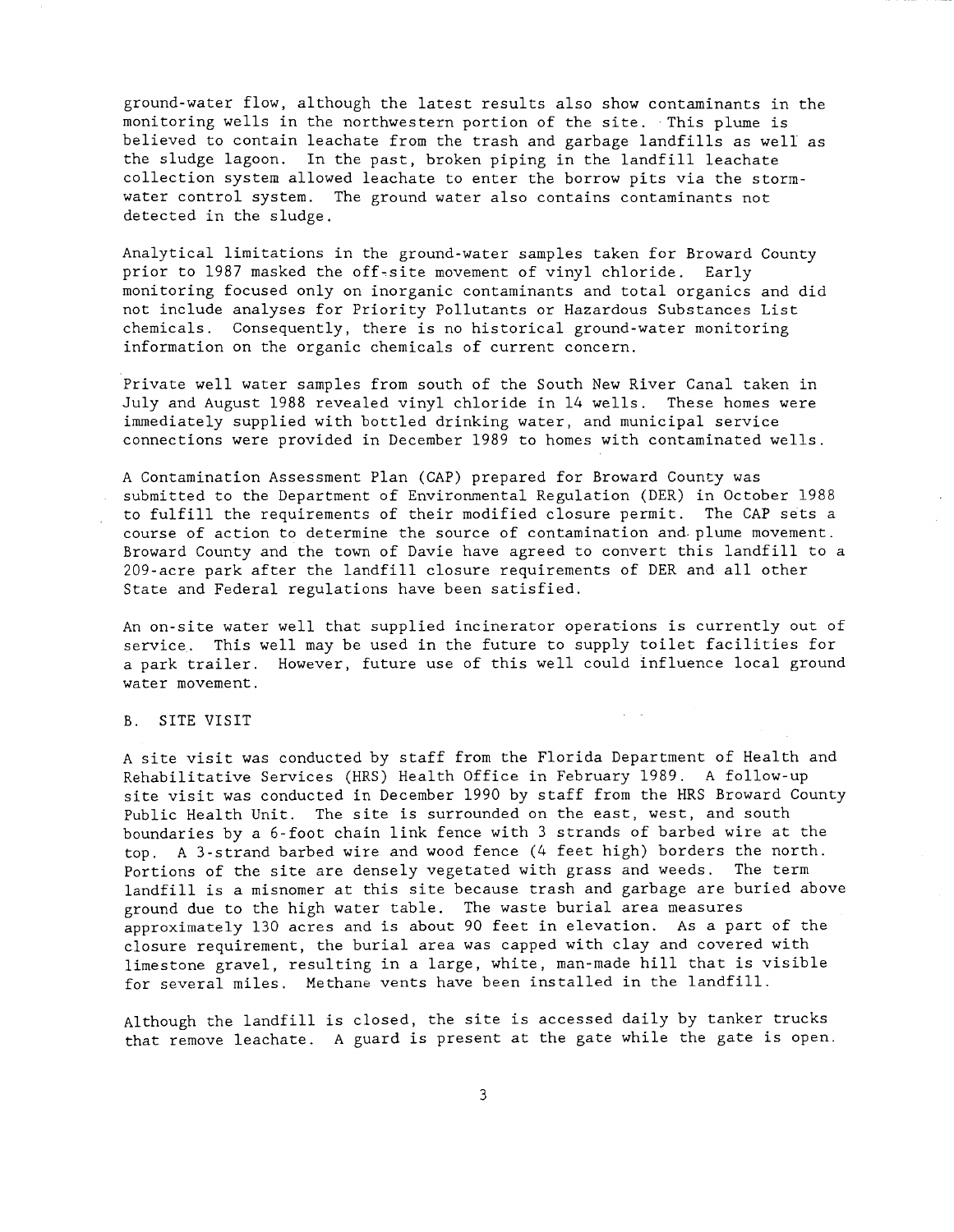# C. DEMOGRAPHICS, LAND USE, AND NATURAL RESOURCE USE

The site is located in the rapidly growing town of Davie, which nearly quadrupled in population from 1970 to 1980, increasing from 5,800 to 20,877. Property surrounding the site is located above the flood plain and is normally not a wetlands area.

There are 5 homes within 500 feet of the site and approximately 100 within roughly 0.5 mile. Many of the homes in the vicinity are south of the site. In the past, water for residents south of the site had been supplied by private wells, with the nearest well located approximately 1,700 feet from the site. In November and December 1989, municipal water service was supplied to the area affected by the migrating ground water contamination plume. Those residents who have been supplied municipal water allow county health officials to continue to monitor their wells to aid in tracking the movement of the ground water plume; for this reason, the wells have not been grouted in accordance with proper abandonment procedures, although they are no longer using these wells. Local ground water has high turbidity; therefore, some of the area residents who have not been supplied with municipal water choose to use bottled water for drinking, but the majority use well water for cooking, bathing, and irrigation.

The land north of the site is a forested Boy Scout camp. The source of water for the Boy Scout camp is a well located approximately 300 feet north of the ground water monitoring wells at the northwestern portion of the site. The latest confirmatory data (June 25, 1990) show no contaminants in these northwestern monitoring wells. The Boy Scout well is periodically sampled by the HRS Broward County Public Health Unit.

The areas east and west of the site are pasture for dairy cattle. The dairy uses shallow wells for livestock water. These wells have been tested and were found to be contaminated with nitrates which are attributed to the dairy farm. The source of water in ditches on the dairy farm is surface water runoff. Some of this runoff water may originate on the landfill site.

### COMMUNITY HEALTH CONCERNS

Users of wells found to contain low levels of vinyl chloride are concerned they may experience adverse health effects from inhalation and ingestion of ground-water contaminants. Although the duration of this exposure is not known, the houses with affected wells are new: at the time of contamination discovery, they were 3 years old. The age of the homes and ground water modeling bracket exposure time to less than 3 years, and less than 6 months, respectively. The July and August 1989 contaminant levels are expected to represent the maximum exposure levels because contaminant concentration levels are generally lower at the edge of the plume. These ground-water sample data indicate inhalation and ingestion exposures likely involved concentrations of vinyl chloride, as the maximum off-site vinyl chloride level measured was 5.4 parts per billion.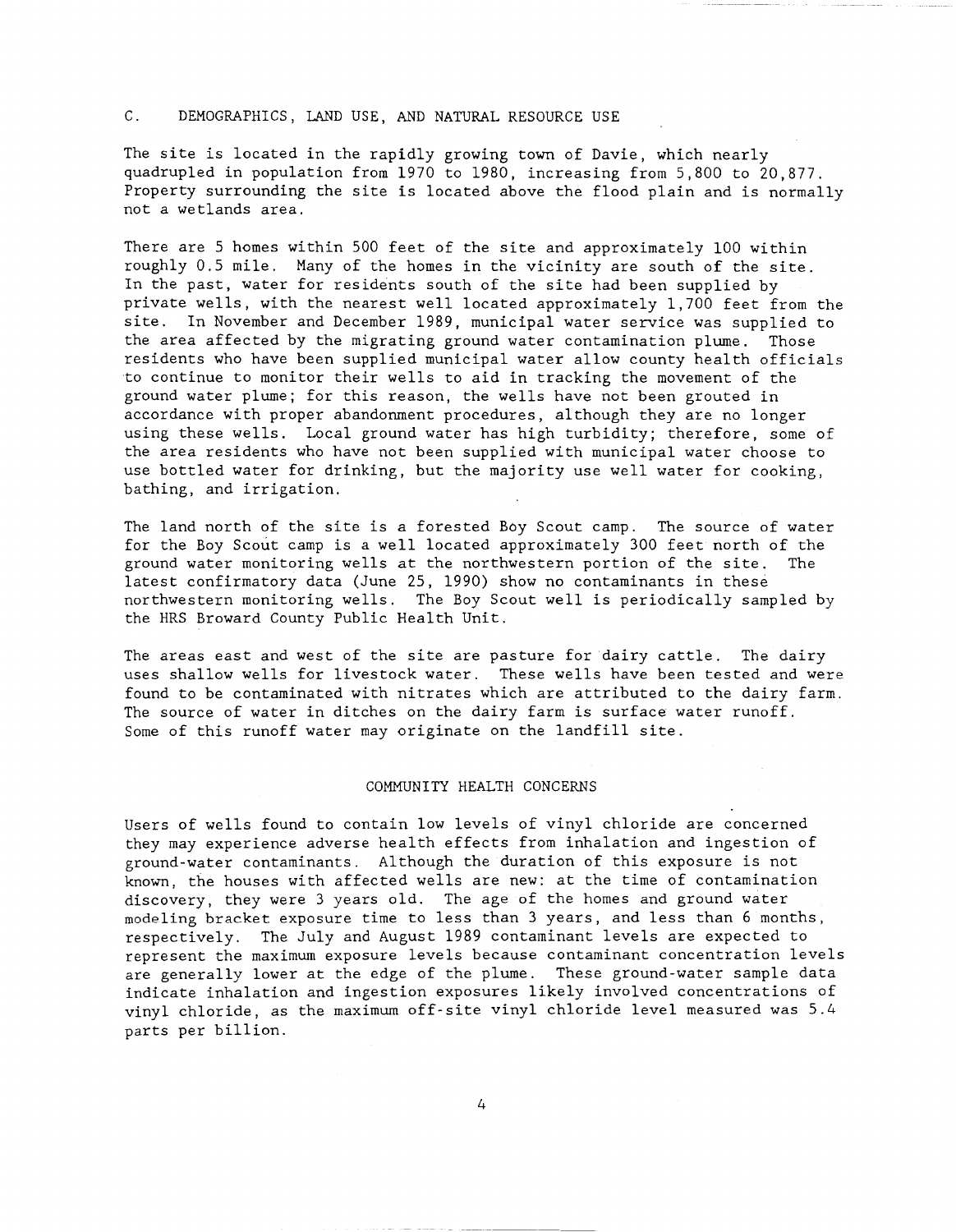Members of the community, owners of the adjacent land and other persons representing governmental or private agencies with substantial interests in this site are on the Florida Department of Environmental Regulation Southeast District's mailing list for written communication that concerns the site. Readers of this health assessment may also make inquires for the purposes of joining this mailing list to:

> Joe Lurix/Environmental Specialist Department of Environmental Regulation, Southeast District 1900 South Congress Avenue, Suite A West Palm Beach, Florida 33406

#### ENVIRONMENTAL CONTAMINATION AND OTHER HAZARDS

To identify possible facilities that could contribute to the ground water, surface water, soil, and air contamination near the Davie Landfill site, Florida HRS staff searched the 1987, 1988, and 1989 Toxic Release Inventory (TRI). TRI is developed by the U.S. Environmental Protection Agency (EPA) from chemical release information provided by certain industries. TRI did not contain information on the release of any site-related chemicals within the zip code area of the Davie Landfill site.

# A. ON-SITE CONTAMINATION

Ground water monitoring was, and continues to be, carried out to fulfill the requirements of operation and closure permits. Soil and air contamination have not been addressed. Sludge and surface water sampling data from the Broward County Landfill Sludge Lagoon Closure, (Hazen and Sawyer, April 1985); ground-water sampling data from the Hydrologic Report for the Closure of the Broward County Landfill and Sludge Lagoon (Post et al., 1988), and the analytic results for ground-water samples taken April 4, 1990, by International Environmental Services, Inc. (IES) for Broward County's Office of Environmental Services were used to compile the following table. In the table, the dates following the contaminants correspond to the date on one of these three reports.

#### ON-SITE CONTAMINATION

| MEDIA            | CONTAMINANT, DATE                                   | RANGE(UNIT)                                                                |  |
|------------------|-----------------------------------------------------|----------------------------------------------------------------------------|--|
| Ground Water     | Lead, 1988<br>Benzene, 1988<br>Vinyl Chloride, 1990 | $BDL - 33.0 \text{ ug/L}$<br>$BDL - 2.0 \text{ ug/L}$<br>$BDL - 14.0$ ug/L |  |
| Borrow Pit Water | Benzene, 1985                                       | $BDL - 3.0 \text{ ug/L}$                                                   |  |
| Sludge           | Cyanide, 1985                                       | BDL- $303.0$ mg/kg                                                         |  |

BDL - Below Detection Limits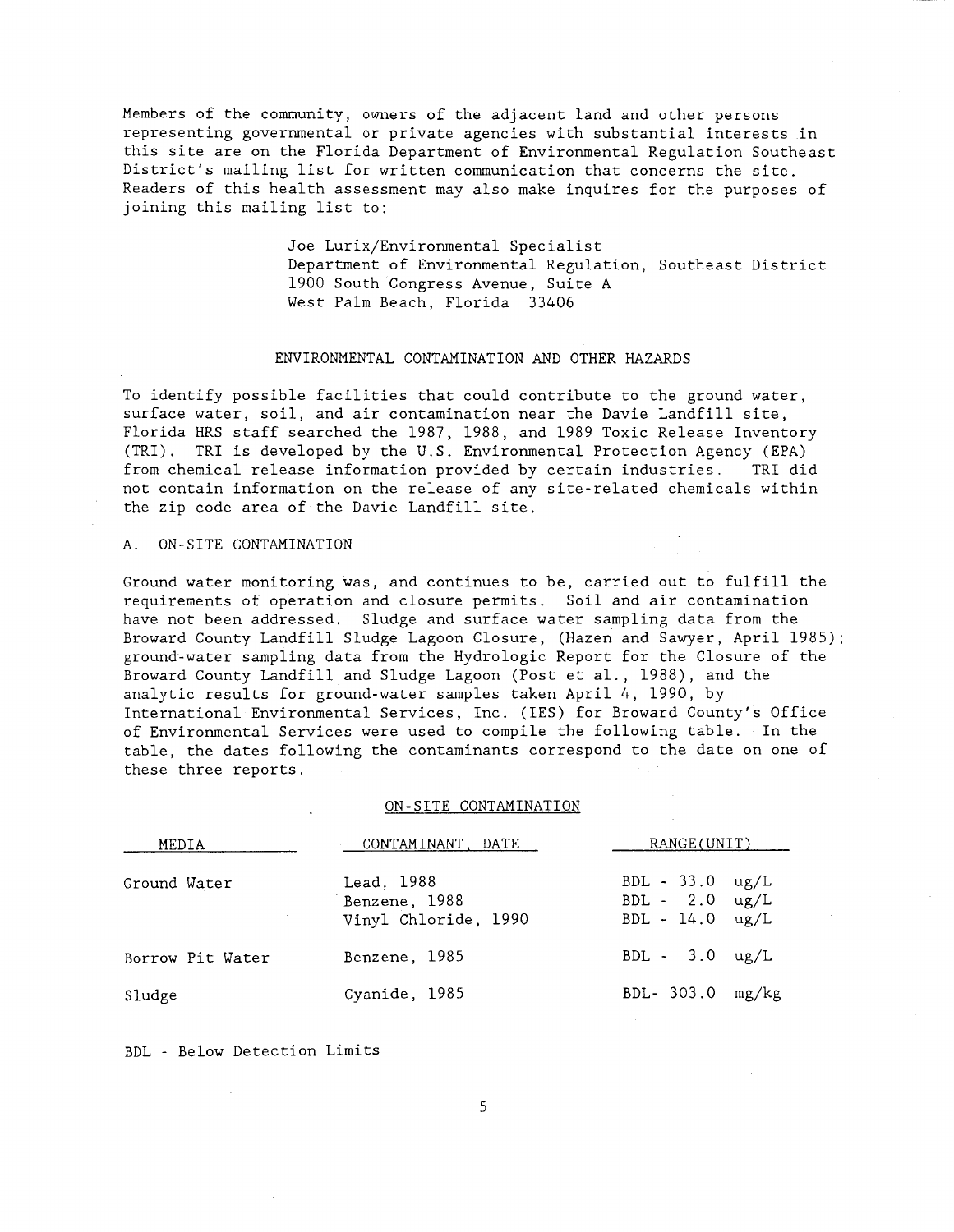The CAP and Contamination Assessment Report (CAR), required of Broward County by DER as a part of their modified closure permit, should better delineate the plume and contaminants within the plume. Samples taken for the CAR will be analyzed for the 129 Priority Pollutants. In addition to better delineation of the ground water plume, surface water on-site and surface water run-off which flows into the adjacent ditches need to be characterized. Pending the use of the former incineration water supply well as a toilet water source, this well should be sampled, at least for the presence of volatile compounds.

#### B. OFF-SITE CONTAMINATION

Regional surface water sampling of the surrounding canals has been carried out by the United States Geologic Survey (USGS) since the 1940s, although sampling was primarily for inorganic chemicals. Samples (1970s) from the New South River Canal (C-ll Canal) taken about one half-mile downstream from the point where the canal flows parallel to the southern boundary of the landfill revealed chromium, arsenic, and lead at levels of health concern. These compounds and their analytic levels are listed in the following table. Canal water contaminants may not be related to the landfill because most of these chemicals were not detected at levels of concern in on-site monitoring wells or in on-site surface water, and were also detected upstream of the landfill.

Off-site ground-water monitoring consisted of analyses of private potable well water and water taken from monitoring wells installed to fulfill the modified requirements of the Solid Waste Closure Permit. Samples taken in April 1990 by IES for Broward County's Office of Environmental Services are also reported below. These latest data indicate that contaminants are present off site, both to the southeast and the southwest. On-site wells in the northwestern portion of the site also contain vinyl chloride, indicating ground-water mounding may be occurring in the northwestern portion of the site. Additional off-site monitoring wells will be necessary to adequately address movement of contaminants from the northwestern portion of the site.

In the past, the owners of Imagination Farms Dairy had attributed cow deaths to the influence of contaminants from the site. Dairy wells were analyzed for contaminants but only elevated levels of nitrates were found. These nitrates were attributed to manure wastes. Milk samples analyzed for heavy metals and pesticide residues performed by the Department of Agriculture and. Consumers Services (DACS) did not identify contaminants in milk at levels of potential health concern for humans. The animal deaths were attributed to poor agricultural practices by DACS investigating personnel (Inman, 1990, personal communication).

The dates following the contaminants indicate either.USGS (1970) data or IES (1990) data as the source.

It is not known if soil and air contamination are a problem on the site as they were not sampled on-site; these media were not addressed in off-site sampling.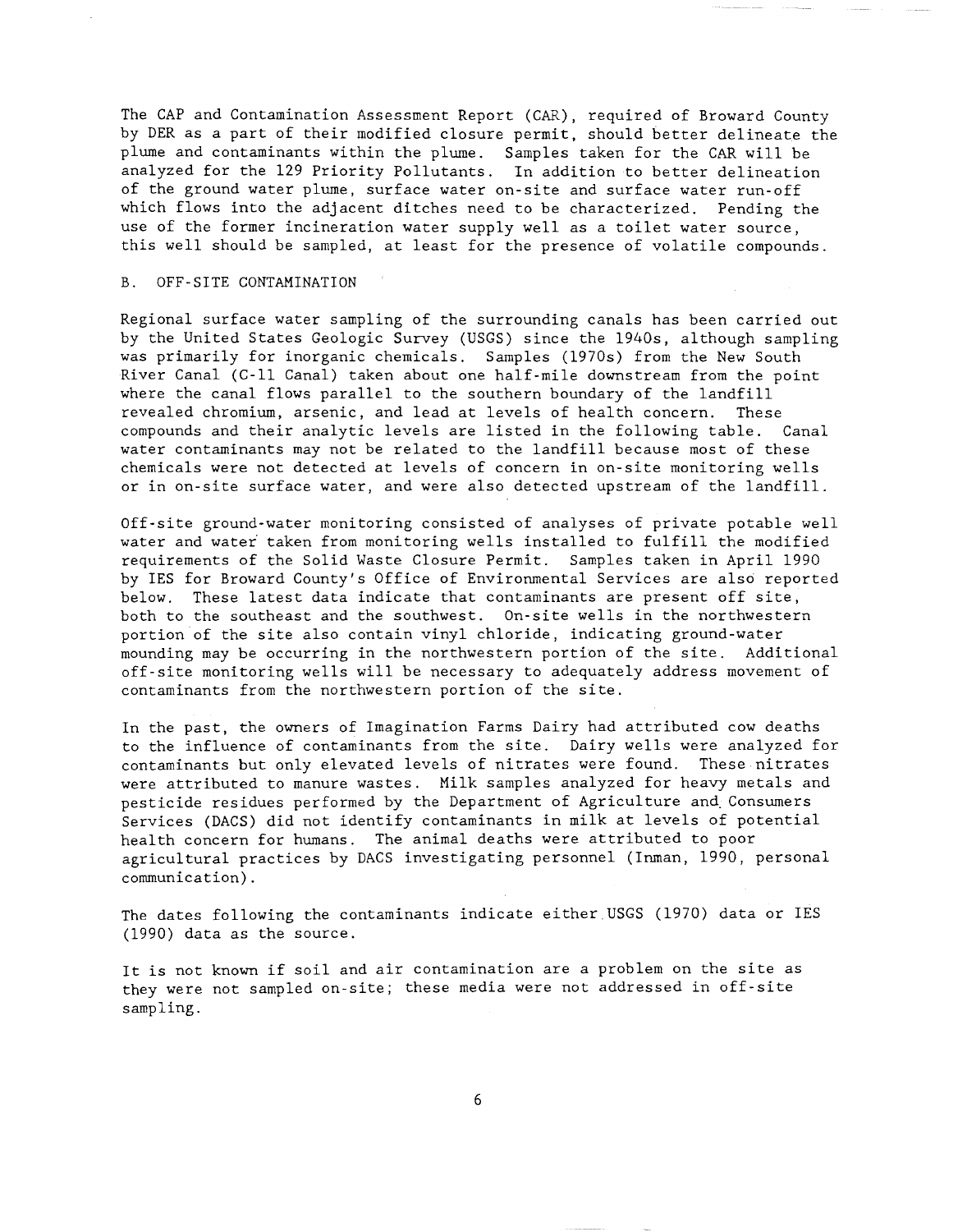# OFF-SITE CONTAMINATION

| MEDIA                 | CONTAMINANT, DATE    | RANGE(UNIT) |      |
|-----------------------|----------------------|-------------|------|
| Ground Water          | Benzene, 1990        | BDL- $44.0$ | ug/L |
|                       | Vinyl Chloride, 1990 | BDL- 22.0   | ug/L |
| Canal (Surface Water) | Chromium, 1970       | BDL- 10.0   | mg/L |
|                       | Arsenic, 1970        | BDL- 30.0   | mg/L |
|                       | Lead, 1970           | BDL- 67.0   | mg/L |

## BDL - Below Detection Limits

The CAP and CAR, required of Broward County by DER as a part of their modified closure permit, should better delineate the plume and contaminants within the plume off site as well as on site. Overseers of the trust for the adjacent property, Imagination Farms, employed Dames & Moore to perform ground water monitoring on their property. After reviewing Broward County's draft CAP, a Dames & Moore representative revealed that testing of the dairy's own monitoring wells had "detected hazardous compounds that are not proposed for monitoring weits had deceded mathemats compounds ende are not propresent that the CAP." These contaminants include organic phosphorus pesticides, chlorinated benzenes, volatile organic compounds, plasticizers, polynuclear aromatic hydrocarbons, and cyanide. No concentration levels were reported for any of these contaminants.

The surface water on the Imagination Farms property has been tested to assess the presence of contaminants which may bioaccumulate in milk, and no contaminants attributable to the landfill were identified.

# C. QUALITY ASSURANCE AND QUALITY CONTROL

The conclusions presented in this health assessment are based on surface water, ground water and sludge data from various sets of samples submitted in compliance with Broward County's operating and closure permits, by Post et al. (1988). These data cannot be evaluated for accuracy because QA/QC information was unavailable.

#### D. PHYSICAL AND OTHER HAZARDS

Site access is currently restricted to all but official business. During working hours, a guard is present to admit tanker trucks which remove leachate on a daily basis. Because a guard and tanker truck drivers are present on the site, it is improbable that children from surrounding residences or the Boy Scout camp could enter the site unseen during the day.

Methane vents are present in the buried waste vault. However, the potential remains for a methane explosion when subsurface work is carried out on site. In addition to being a hazard for subsurface work, methane may also collect in any enclosed structures that are built as a part of the future park facilities.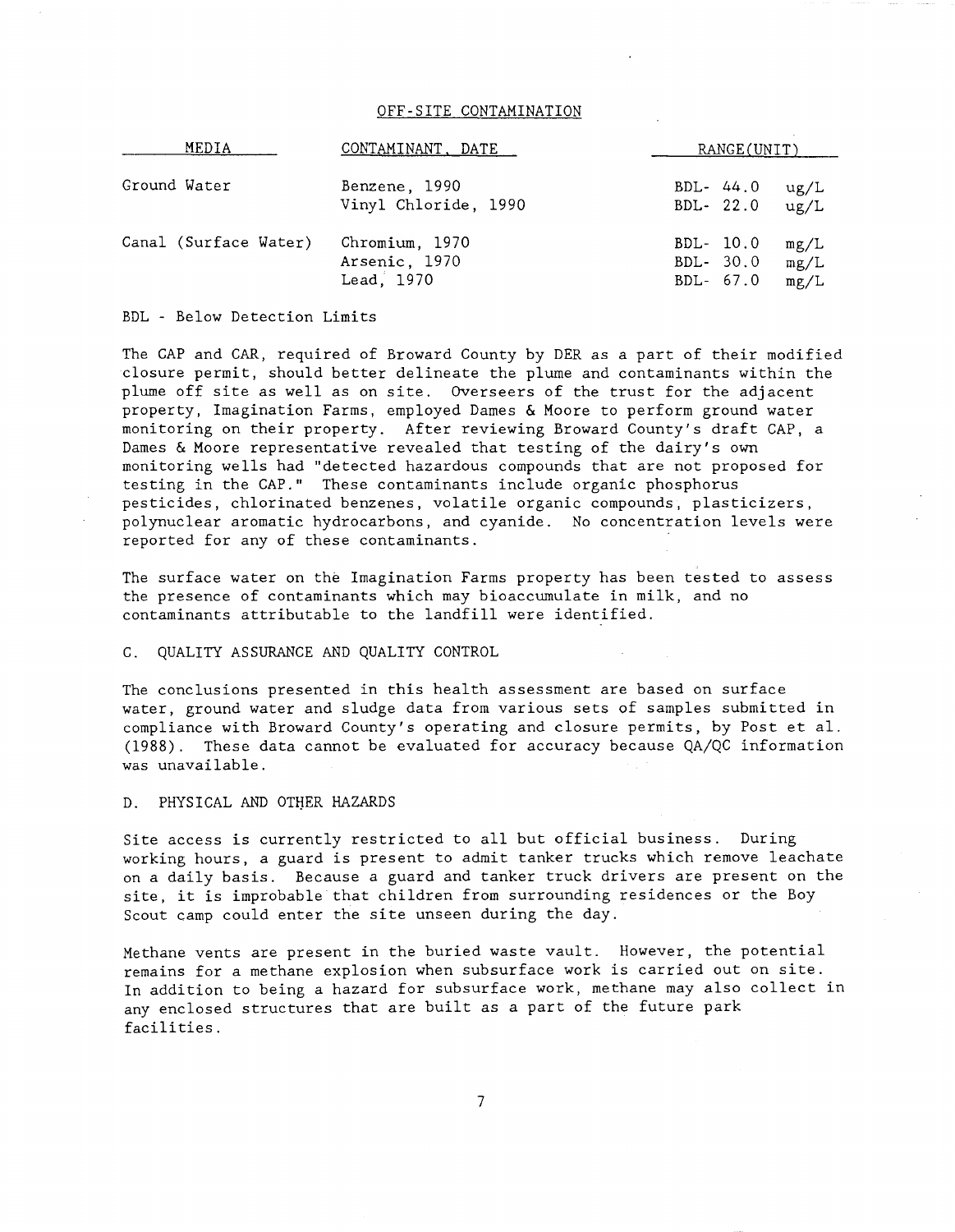#### PATHUAYS ANALYSES

# A. ENVIRONMENTAL PATHUAYS (FATE AND TRANSPORT)

Environmental pathways of primary concern are those that allow movement of contaminants off site and potentially expose greater numbers of people. Pathways include ground water, soil, sediments, surface water, biota, and air. Only ground water, borrow pit surface water, and sludge from the now defunct sludge ponds have been sampled. Therefore, routes of transport other than ground water and borrow pit water cannot be addressed here as environmental pathways but cannot be ruled out from further consideration.

#### Surface **water** and Sediments

A grassed perimeter swale is located between the edge of the elevated part of the landfill and the access road to prevent on-site runoff from impacting offsite areas. Surface water and sediments in these impoundment areas may contain contaminants because sludge overflow and landfill leachate are reported to have entered the borrow pits via the storm water control system and may also have entered the swale. DER has also reported leachates flowing off-site via the storm water control system. Other features that are part of the site surface hydrology are canals located north, east, and south of the site that provide drainage from the whole site. These canals act as both flood control and ground water recharge. Sediments and surface waters from these features, with the exception of surface water from the borrow pits and the New River Canal, have not been analyzed; and consequently cannot be addressed here, but are not eliminated from future consideration.

Lead, chromium, and arsenic found in the South Canal may bioaccumulate in fish and could result in a source of human exposure. Because elevated levels of chromium and arsenic have not been linked with the ground water plume associated with the site, and because all these contaminants have been found in the canal at elevated levels upstream from the site, the sources of these contaminants may include areas other than the site.

#### Ground Water

The drinking water aquifer contaminated by past disposal practices at Davie Landfill is the Biscayne Aquifer. The Biscayne Aquifer is the primary drinking water source for southeastern Florida. It originates at the water table, which is within a few feet of the natural land surface, and continues The Biscayne Aquifer is primarily composed of highly porous and permeable limestone which allows for fairly rapid plume movement.

Information from ground-water monitoring wells indicates a southward flow of contaminants from Davie Landfill toward residential wells south of the South New River Canal. The residential wells also tap the Biscayne Aquifer.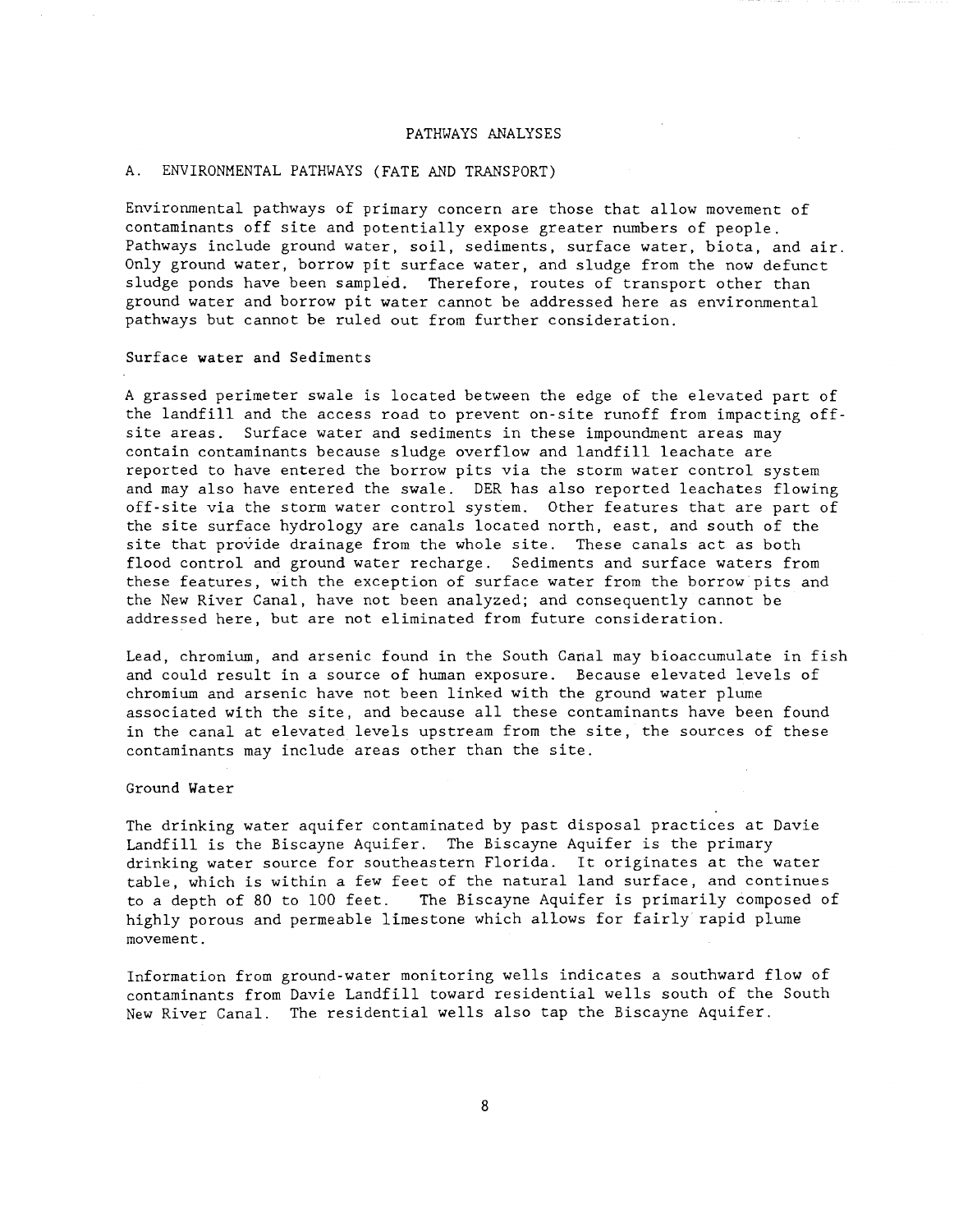Although the hydrologic connection between the site and contaminated potable wells to the south has been contested by the county, sampling and analyses of the residential wells indicate contamination by vinyl chloride in 14 wells. In addition, the transmissivity and permeability of the aquifer indicate a probable ground-water connection between the two areas.

The South New River Canal cuts into the limestone of the Biscayne Aquifer, providing a direct hydraulic connection between the aquifer and the canal. Seasonal changes in the water level of the canal have a direct effect on the local water table gradient and movement of contaminants.

Because surface water and sediments that move off site have not been sampled and analyzed, contaminated grass and sediments in the adjacent ditches represent potential sources of contamination for the cows living near the site.

#### C. HUMAN EXPOSURE PATHWAYS

# Exposure to Ground Yater

The most probable routes for exposure to site-related contaminants involve ingestion and inhalation of vinyl chloride and benzene present in or vaporized from off-site ground water. Lead has not been confirmed in the off-site ground water monitoring wells at health concern levels but'may present a future concern. Dermal absorption is not a pathway of concern for vinyl chloride or lead exposure from ground water, although it could be for benzene.

The actual doses of vinyl chloride received by private well users via inhalation and ingestion have not been addressed. Although exposure via inhalation is not remedied by replacing contaminated drinking water with bottled water because vinyl chloride could be volatilized from shower or bath water or other such exposures, the levels of vinyl chloride to which the users of contaminated wells were exposed would likely have been small. A low level estimate is based on the highest level found in ground water off site at the time affected wells were identified, which was less than 6 parts per billion. According to the Department of Environmental Regulation remediation manager, users of affected wells have been supplied municipal water. Continued periodic ground-water sampling carried out by two county agencies should provide an early warning of potential exposure to residents in the path of the migrating plume. In the future, the off-site ground-water plume may also contain lead and benzene as these contaminants continue to move off site.

#### Exposure to Surface Yater and Sediments

Ingestion of contaminants from affected surface water and sediments could be an indirect pathway for humans if contaminants are concentrated in dairy cattle, fish or frogs. In the past, milk samples analyzed for heavy metals and pesticide residues performed by the Department of Agriculture and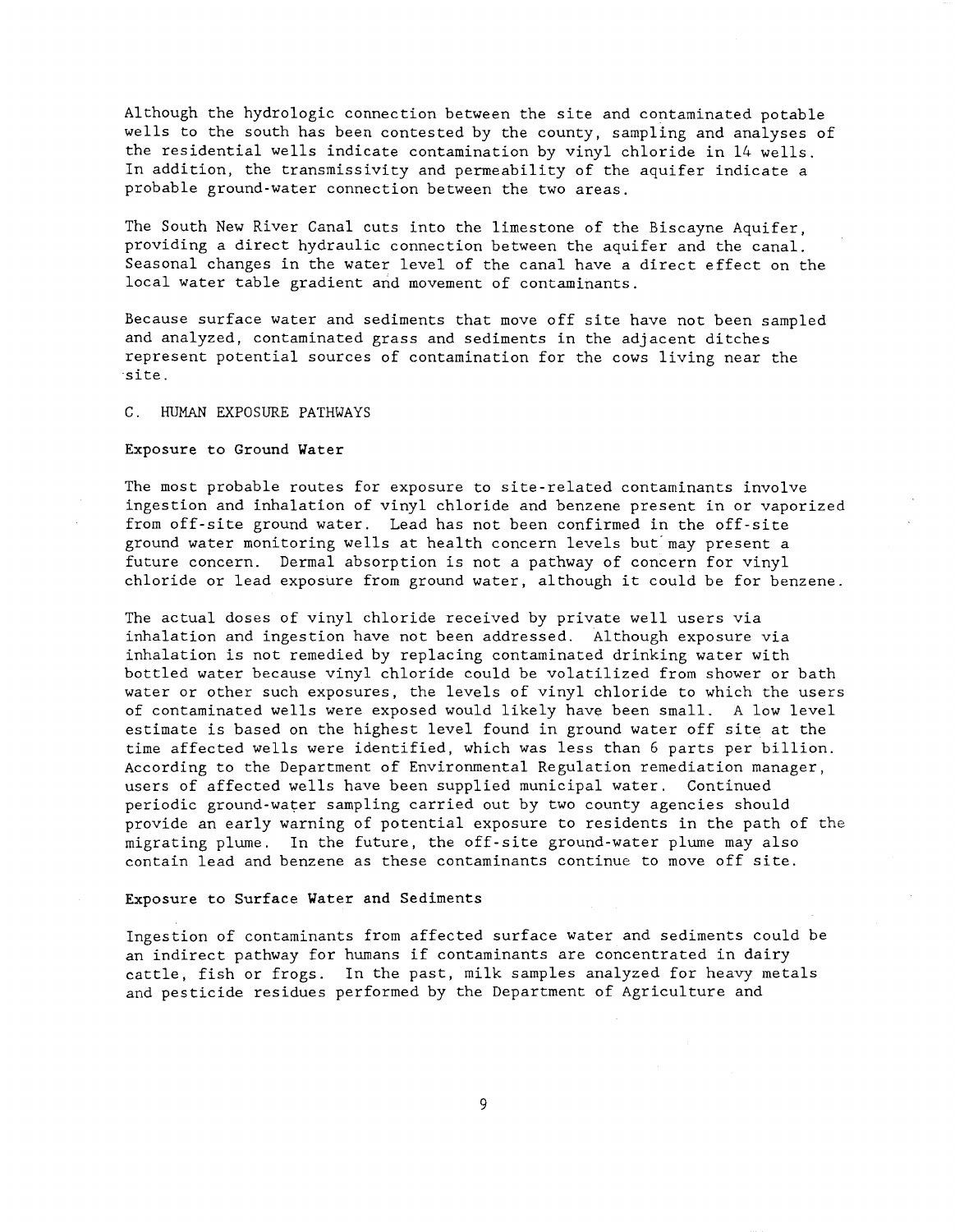Consumers Services (DACS) did not identify contaminants in milk at levels of potential health concern for humans, ruling out contaminated milk as an exposure pathway. Assessment of the surface water's contribution to biological concentration is difficult at this time because no surface water drainage samples (neither water samples nor sediment samples) from site drainage ways have been collected that could verify that contaminants are leaving the site at levels that could result in elevated biological concentrations.

Factors confounding linkage of site contaminants to surface water contamination are the existence of metals in the off-site surface water (arsenic and chromium) that have not been identified as contaminants of concern on the site, and the occurrence of water quality degradation both upstream and downstream from the site. United States Geological Survey data collected since the 1930s indicate a trend of surface water quality degradation in the canal south of the site (and for other similar canals throughout the county) that can be related to increased development and changes in back-pumping practices. The contaminants listed in the off-site contamination section (found in the canal downstream of the site), arsenic, chromium, and lead, are also found in samples several miles upstream of the site at the same or similar levels (Sonntag, 1980). No data on the concentrations of these metals in fish or other aquatic life from the New South River Canal (C-ll Canal) have been collected.

These surface water drainage canals have steep, heavily vegetated banks and are not used for swimming or recreational boating purposes.

Surface water dermal exposure or ingestion of food contaminated by way of surface water cannot be ruled out; however, the public health implications of these exposure routes cannot be assessed because there are no known exposures, and biological concentration of contaminants has not been verified. These same points can be made for sediments, although, as stated above, no sediments have been analyzed.

#### Exposure to **Air**

Air quality on and off site have not been addressed. It is unlikely that particulates will leave the site because the landfill closure called for the installation of a clay cap. Methane vents in the landfill were' operating at the time of the site visit. Inhalation exposure to contaminants cannot be ruled out; again, however, the public health implications of this exposure route cannot be assessed because there are no known exposures or exposure levels.

#### PUBLIC HEALTH IMPLICATIONS

Contaminants at levels of concern for health include vinyl chloride and benzene in off-site ground water. Human exposure to either contaminant has not been documented, although residents south of the site may have been exposed to vinyl chloride from contaminated water for a year before their homes were placed on city water. This time period is estimated from the time frame calculated for plume movement by Camp, Dresser, and McKee in 1981. A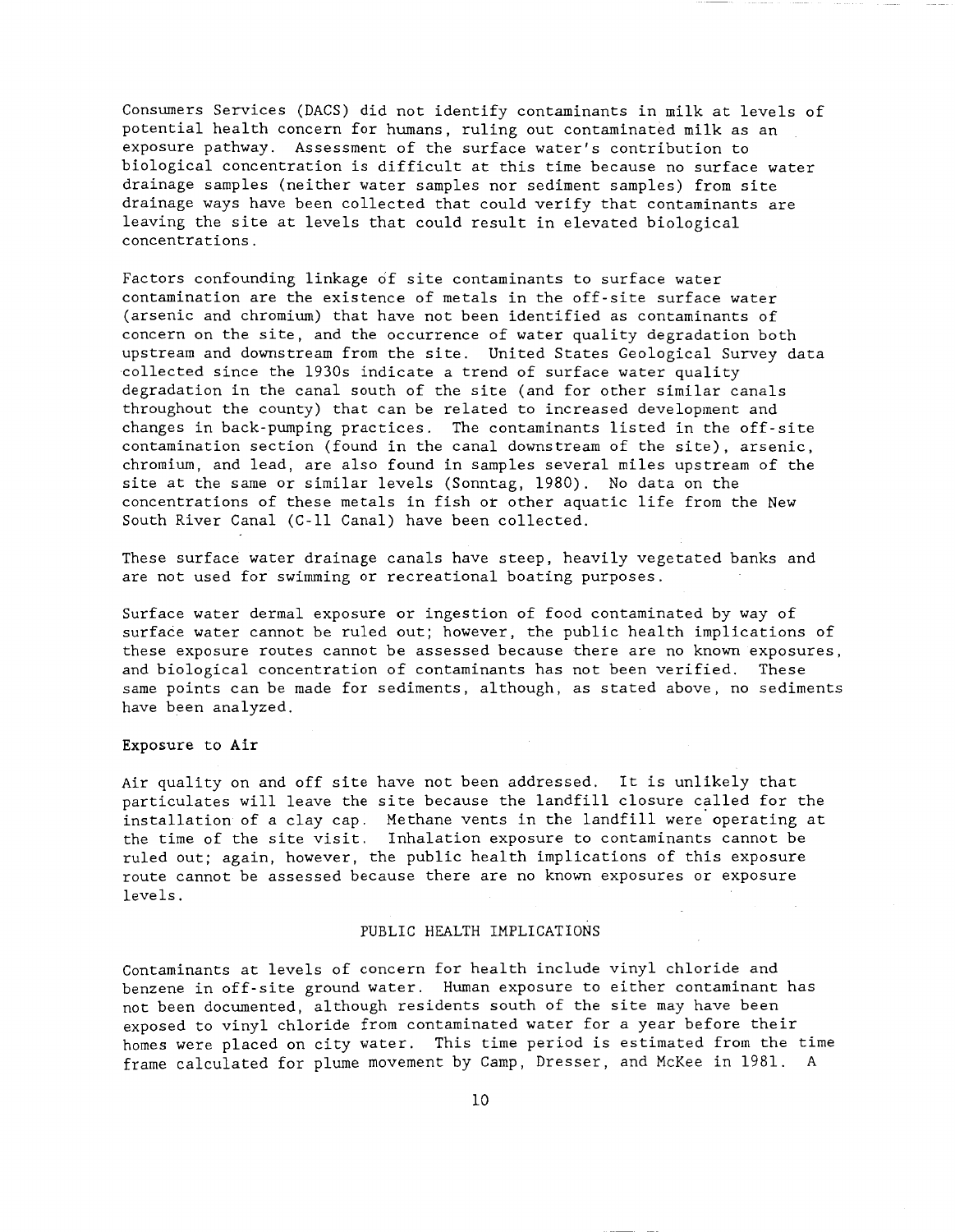l-year estimate includes 6 months exposure via ingestion and inhalation based on the plume movement model, and 6 months of only inhalation exposure while the residents were using bottled water. Volatilization of vinyl chloride from ground water during showering and bathing and other water use activities would probably have resulted in very low levels in the air but are considered here for completeness.

Because the contamination plume will spread with the flow of ground water, human exposure could occur in the future. Frequent monitoring of private wells in the area of the plume should provide an early warning of the contamination of any additional wells. As the plume migrates, the number of chemicals of concern may increase since the trash landfill is in direct contact with the aquifer.

Human exposure to levels of vinyl chloride and benzene similar to the low levels which may have resulted from use of contaminated off-site ground water has not been studied. However, vinyl chloride and benzene minimal risk levels, which are based on currently available human data, are greater than the highest levels detected in ground water off site. Therefore, harmful noncancer effects from exposure to vinyl chloride and benzene are not expected of occur (ATSDR, 1989). At high exposure concentrations in humans, benzene has been linked to cancer of the tissues that form white blood cells (leukemia), and vinyl chloride has been implicated in the occurrence of liver cancer. Because of the links between these chemicals and'cancer, Florida has set a drinking water standard of 1 microgram per liter (ug/L or part per billion) for benzene and for vinyl chloride to protect against adverse health effects including cancer. We believe that the chance of excess cancer cases, as a result of lifetime consumption of water contaminated at these levels, will be very small.

# CONCLUSIONS AND RECOMMENDATIONS

Based on available information this site is a public health hazard. It is likely that exposures to vinyl chloride and other plume contaminants via contact with off-site ground water have occurred in the past. If this site is not remediated, exposures to ground-water contaminants may occur in the future at concentrations. that, upon long-term exposure, could cause adverse health effects.

As noted in the Human Exposure Pathways section above, exposure to vinyl chloride may occur off site via inhalation of volatilized vinyl chloride present in potable well water or ingestion of ground water. Exposure to lead or benzene may also occur via ingestion or dermal absorption of ground water as these contaminants migrate off site. Soil, surface water, and possibly air contamination have not been adequately characterized by contaminant data gathered to date. Therefore, these media remain potential pathways for human exposure. Future contaminants may include leachate from the material buried in the unlined trash landfill which also rests immediately above the highly transmissive, sole-source aquifer.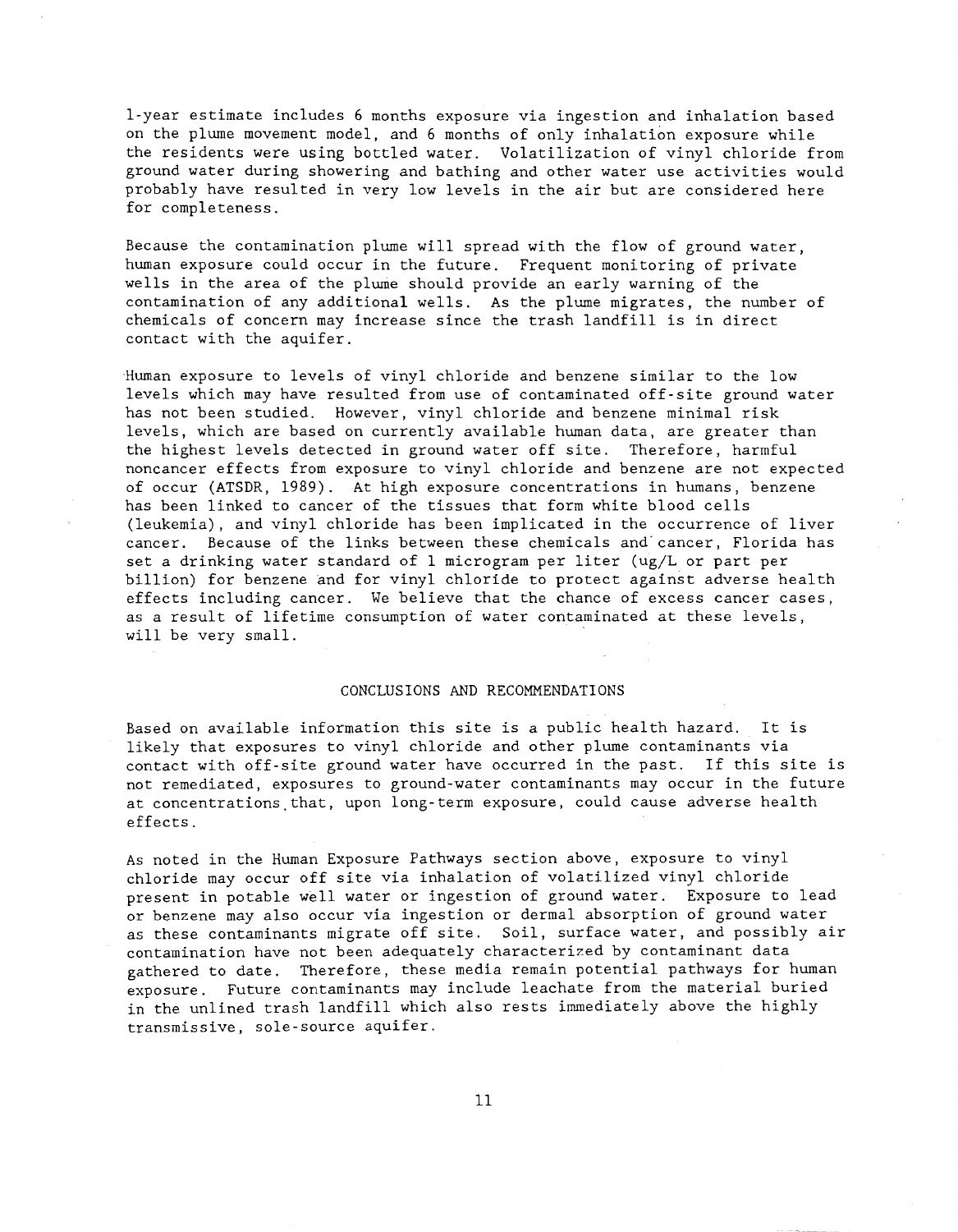Ground water appears to be the primary environmental pathway for migration of contaminants off site. The hydrologic connection between the site and contaminated potable wells to the west has been contested by the county, although the transmissivity and permeability of the aquifer indicate a probable connection between ground water in the two areas. Data from on-site monitoring wells and off-site private potable wells suggest that contaminants from the site have entered the Biscayne Aquifer, and plume measurement and modeling (Camp, Dresser & McKee, 1981) indicate that contaminants may have been present in the private potable well six months before vinyl chloride was detected. In addition, on-site wells in the northwestern portion of the site also contain vinyl chloride, indicating ground-water mounding may be occurring in the northwestern portion of the site.

As mentioned in the Physical and Other Hazards Section, methane vents are present in the buried waste vault. Although it is unlikely that methane will escape from other areas of the vault, future park-related buildings may concentrate methane gases if they are enclosed. Pending the use of the former incineration water supply well as a toilet water source, this well should be sampled, at least for the presence of volatile compounds.

The following actions are recommended to protect public health from potential risk resulting from exposure to hazardous substances present at the Davie Landfill site.

- 1. The off-site ground water, specifically private potable wells south of those wells already known to be contaminated, should continue to be regularly monitored. Ground-water samples should be analyzed for a greater number of chemicals, including pesticides and polynuclear aromatic hydrocarbons.
- 2. Surface water (including the borrow pit lakes on site and the New River Canal (C-ll Canal) and drainage ditches on the dairy farm off site) should continue to be regularly monitored for target list compounds.
- 3. As part of contamination plume delineation, on-site surface water and soil erosion patterns should be determined. Surface water and soil samples should be monitored off site if it appears that this site drains into areas where dairy cows may be exposed to contaminated water. Offsite monitoring may need to include a survey of the type' of edible fauna (fish and amphibians) or flora in the area of the site, determine if these are actually consumed, and analyses of those portions of the organisms that are consumed.
- 4. No drinking water wells should be installed on site or in the path of the contamination plume (still to be delineated) because they may be in the path of the plume.
- 5. Additional off-site monitoring wells will be necessary to adequately address movement of contaminants from the northwestern portion of the site.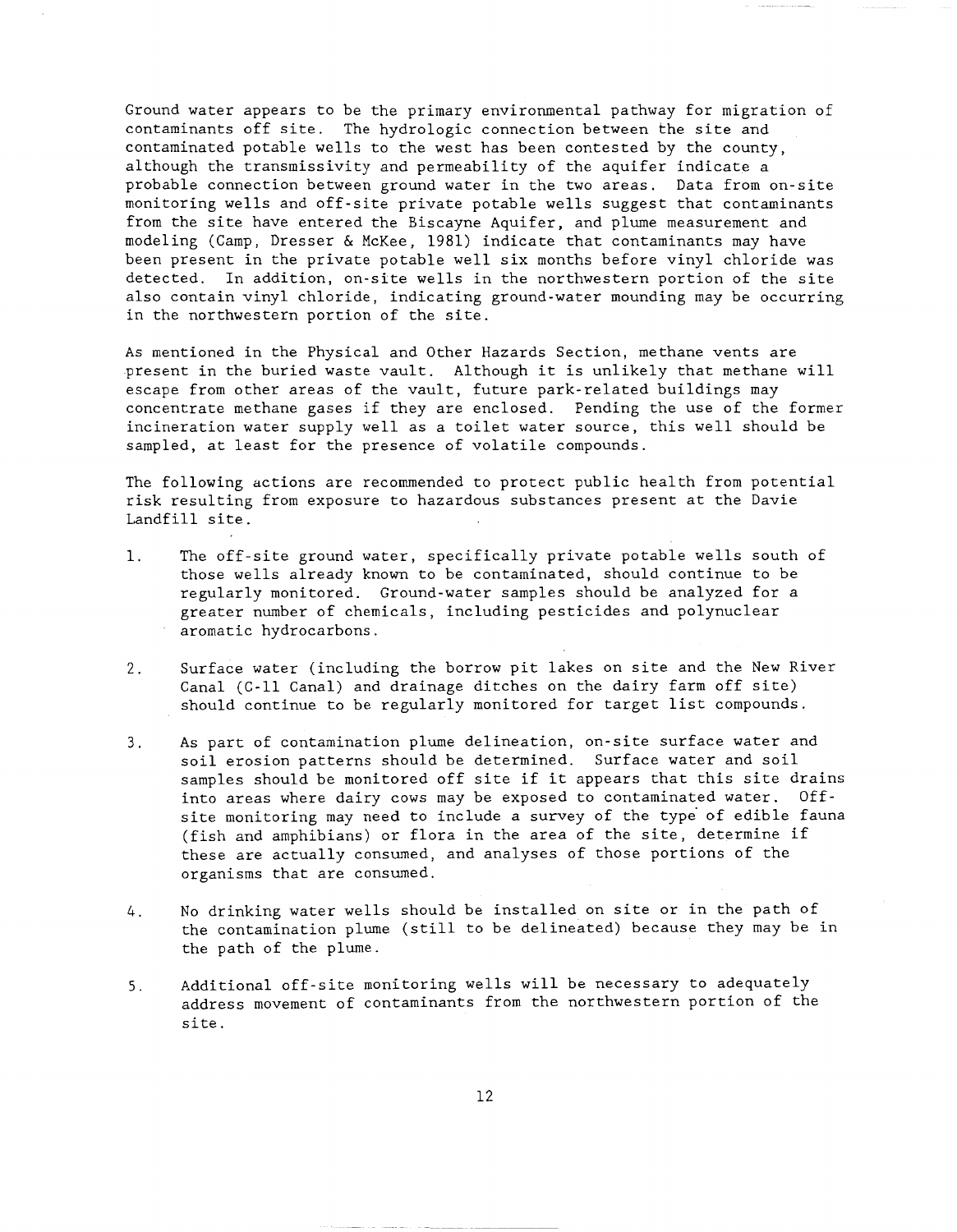- 6. To assure that methane does not collect in future buildings, proper foundation ventilation will be essential. Pending the use of the former incineration water supply well as a toilet water source, this well should be sampled, at least for the presence of volatile compounds.
- 7. In accordance with the Comprehensive Environmental Response, Compensation, and Liability Act (CERCLA), as amended, the Davie Landfill site has been evaluated for appropriate follow-up health activities. This site is not being considered for follow-up activities at this time. However, if data become available suggesting that human exposure to hazardous substances at levels of public health concern is currently occurring or has occurred in the past, ATSDR will reevaluate this site for health follow-up activities.
- 8. When indicated by public health needs, and as resources permit, the evaluation of additional relevant health outcome data and community health concerns, if available, is recommended.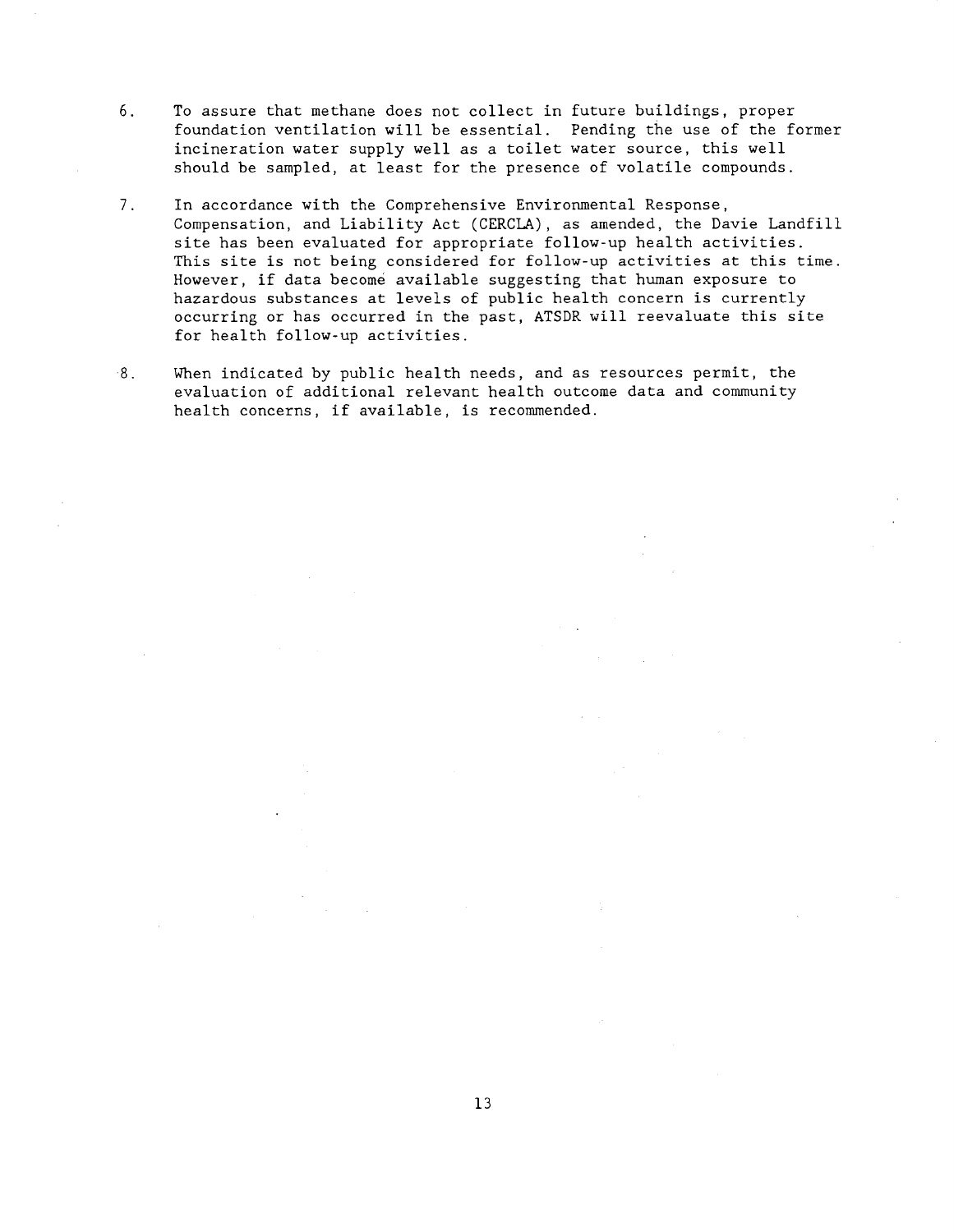# PREPARERS OF REPORT

Connie Garrett, M.S. Environmental Specialist Florida Department of Health and Rehabilitative Services Office of Toxicology and Hazard Assessment

Randy Merchant, M.S. Biological Administrator III Florida Department of Health and Rehabilitative Services Office of Toxicology and Hazard Assessment

# ATSDR REGIONAL REPRESENTATIVE

Chuck V. Pietrosewicz Regional Operations Office of the Assistant Administrator, ATSDR

# ATSDR TECHNICAL PROJECT OFFICER

Richard Gillig Environmental Health Scientist Division of Health Assessment and Consultation, Remedial Programs Branch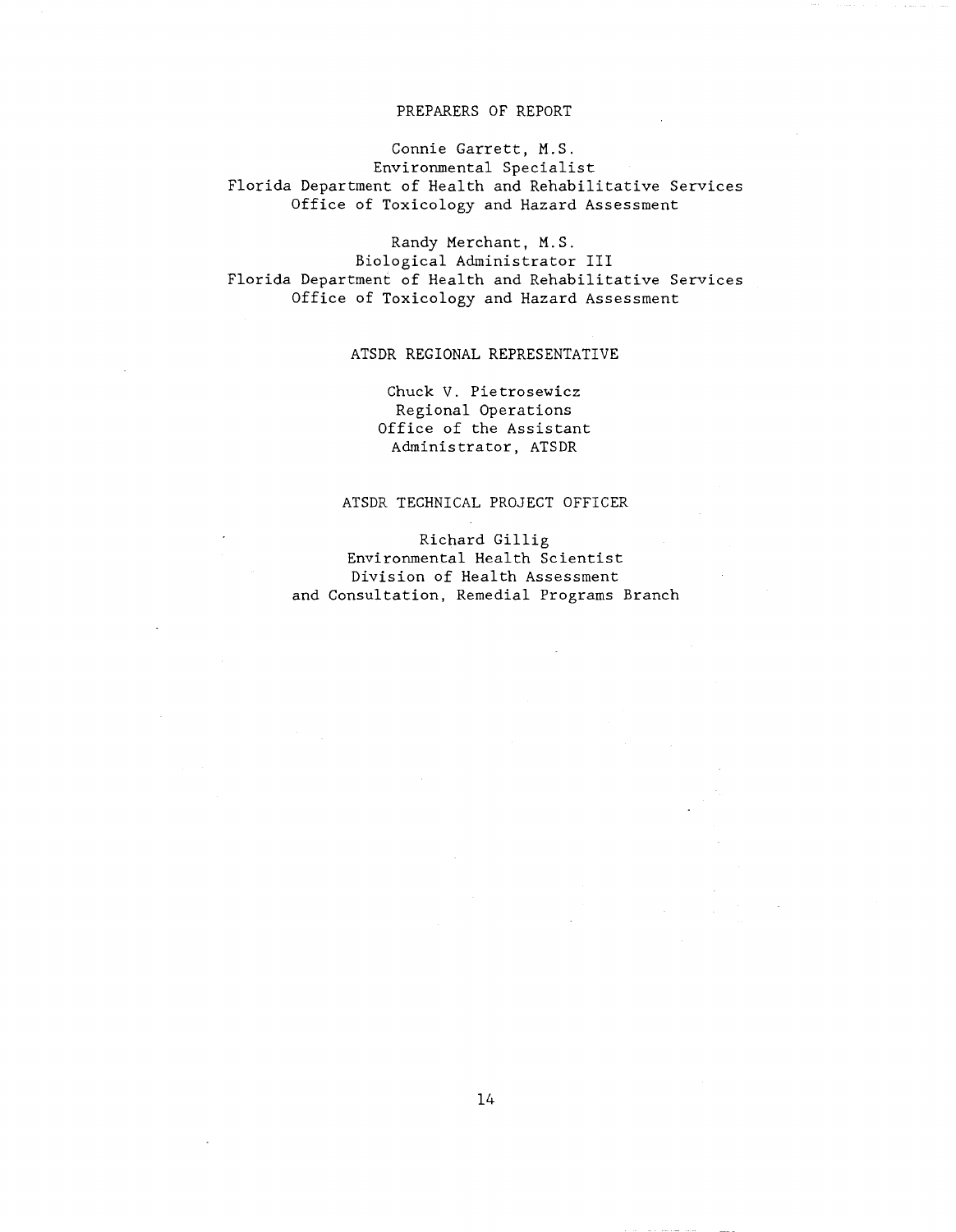#### CERTIFICATION

This Health Assessment was prepared by the Florida Department of Health and Rehabilitative Services under a cooperative agreement with the Agency for Toxic Substances and Disease Registry (ATSDR). It is in accordance with approved methodology and procedures existing at the time the health assessment was initiated.

Ruchel God Selles, RPB, DHAC

The Division of Health Assessment and Consultation, ATSDR, has reviewed this health assessment and concurs with its findings.

 $K_{\text{em}}$   $H_{\text{b}}$   $G$ . Orlf  $L_{\text{p}}$   $R_{\text{cw}}$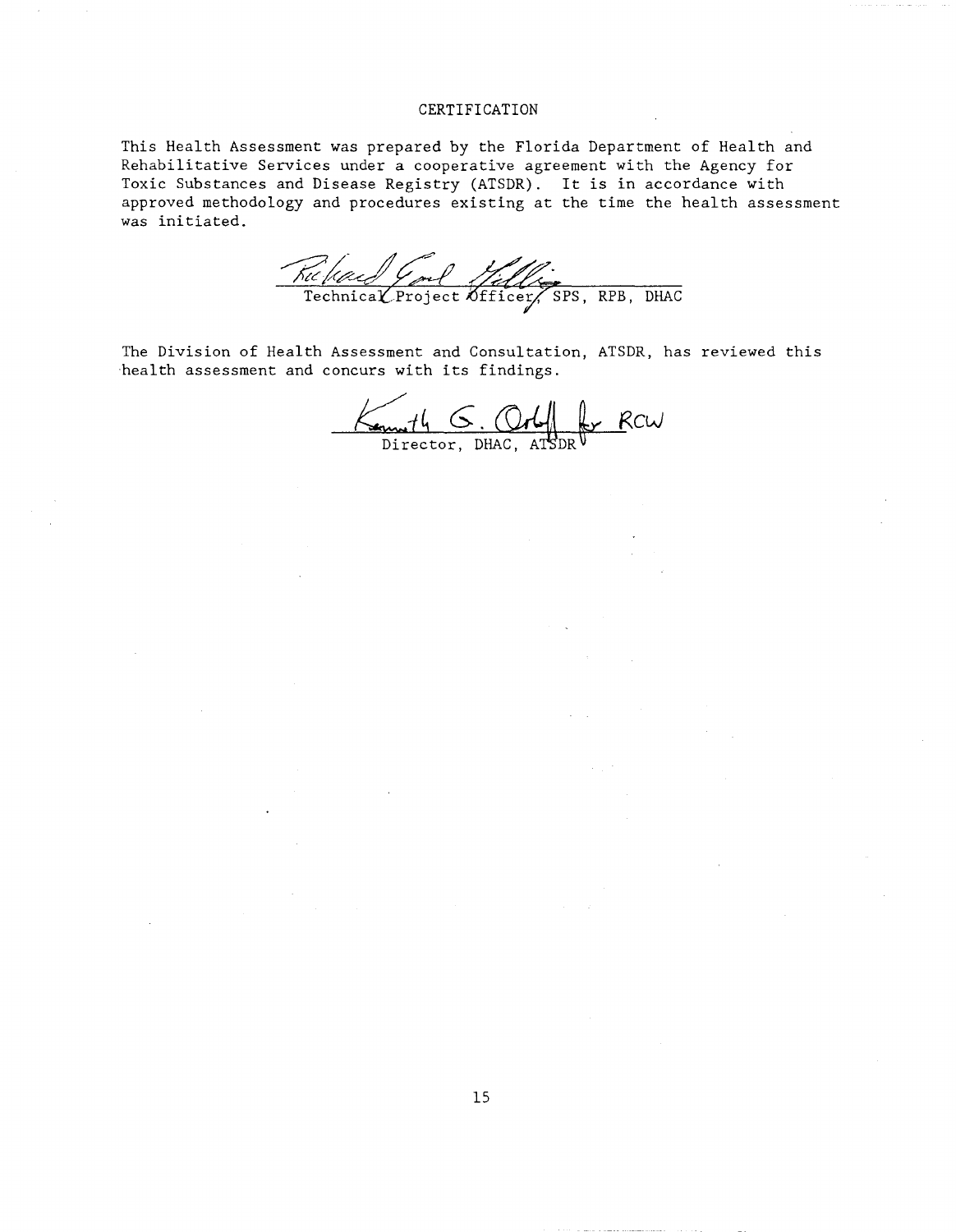#### REFERENCES

American Conference of Government Industrial Hygienists (ACGIH), 1980. Documentation of the Threshold Limit Values, 4th edition. American Conference of Government Industrial Hygienists. Cincinnati, Ohio.

Agency for Toxic Substances and Disease Registry, 1988A. Health Assessment Format, Guidelines, and Methodology, U.S. Public Health Service. Atlanta, Georgia.

ATSDR, Toxicological Profile for Benzene, ATSDR/TP-88/03, May 1989.

ATSDR, Toxicological Profile for Cyanide, ATSDR/TP-88/l2, December 1989.

ATSDR, Toxicological Profile for Vinyl Chloride, ATSDR/TP-88/25, August 1989.

Bellinger, D. et al., 1987. Longitudinal Analyses of Prenatal and Postnatal Lead Exposure and Early Cognitive Development, New England Journal of Medicine. 316:1037-1043.

Camp Dresser & McKee, Inc., 1981. Hydrogeologic Analysis at the Davie Landfill, Ft. Lauderdale, Florida.

Centers for Disease Control (CDC), 1985. Preventing Lead Poisoning in Young Children, U.S. Department of Health and Human Services. Atlanta, Georgia.

Dames and Moore, 1988. Letter; Subject: Review of Cap for the Broward County landfill, for AmeriFirst Development Corporation, Michael E. Glowacz.

Hammond, P.B. and R.P. Beliles, 1980. Metals. in Casarett and Doull's Toxicology, 2nd edition J. Doull, C.D. Klaassen, and M.O. Amdur, eds. MacMillan Publishing Company, Inc. New York.

Hazen & Sawyer, P.C., 1984. Broward County Landfill Sludge Lagoon Closure. Hollywood, Florida.

International Agency of Research on Cancer (IARC) , 1982: Evaluation of the Carcinogenic Risk of Chemicals to Humans, Supplement 4.

International Environmental Services, Inc. (IES), 1990. Contract laboratory for water quality monitoring work for Broward County's Landfills; Results for water samples collected by IES in April 1990.

Meyer, F.W., 1972. Preliminary Evaluation of Infiltration from the Miami Canal to Well Fields in the Miami Springs-Hialeah Area, Dade County, Florida, United States Geological Survey, Open File Report, 72-027, Tallahassee, Florida.

Post, Buckley, Schuh & Jernigan, Inc., 1988. Broward County Landfill, Davie, Florida, Hollywood, Florida.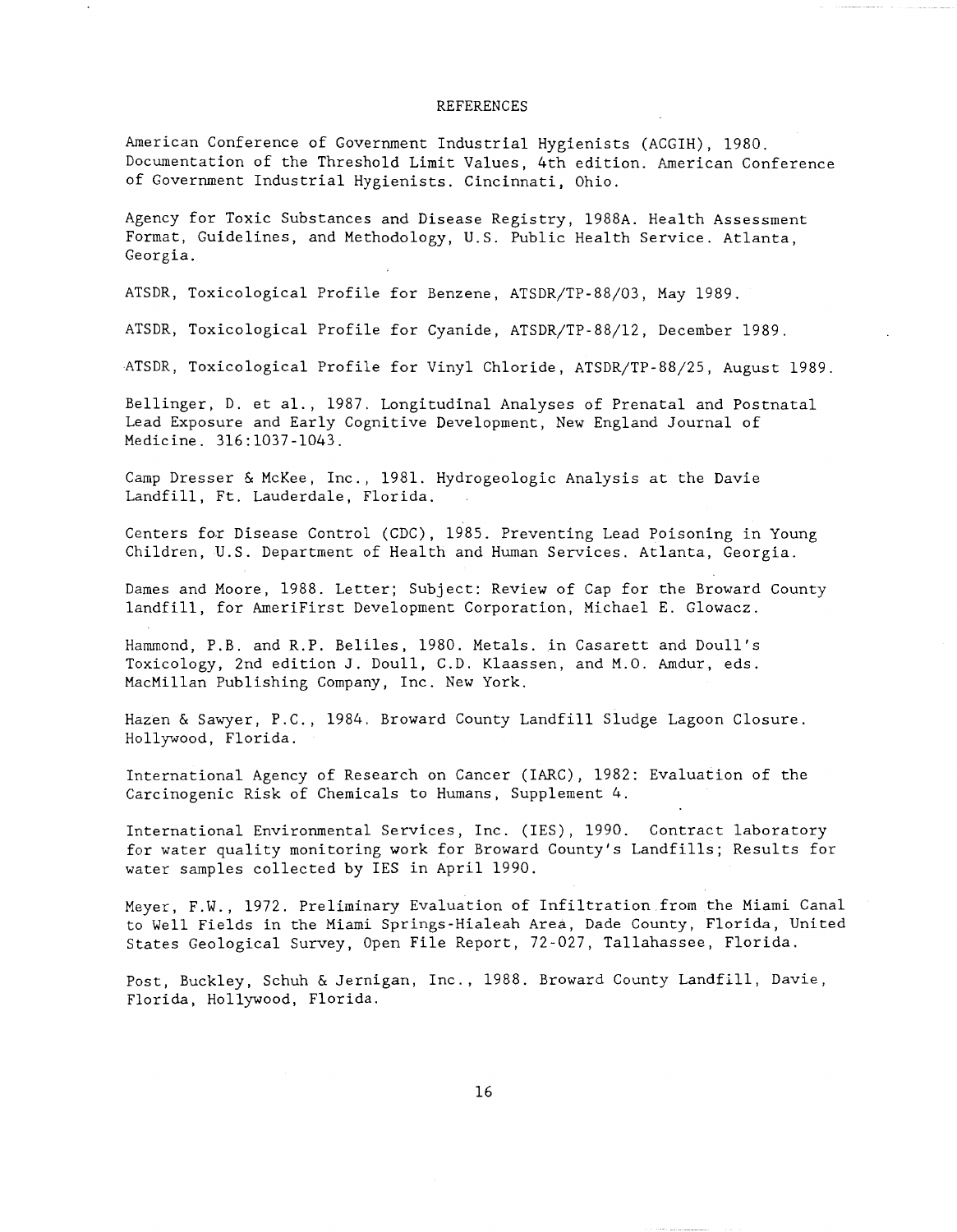Post, Buckley, Schuh & Jernigan, Inc., 1988. Hydrologic Report for the Closure of the Broward County Landfill and Sludge Lagoon, Hollywood, Florida.

Sonntag, W.H., 1980. Water Quality Data for Canals in Eastern Broward County, Florida, 1975-78 United States Geological Survey, Open File Report 80-68, Tallahassee, Florida.

Waller, B.G., 1978. Effects of Land Use and Water Management on Water Quality in the Western South New River Canal Basin, Southeast Florida 1974-75 United States Geological Survey, Water Resources Investigations 78-30, Tallahassee, Florida.

Waller, B.G., W.L. Miller, and T.R. Beaven, 1976. Water Quality Data for Canals in Eastern Broward County, Florida, 1969-1974. United States Geological Survey, Open-File Report 75-009, Tallahassee, Florida.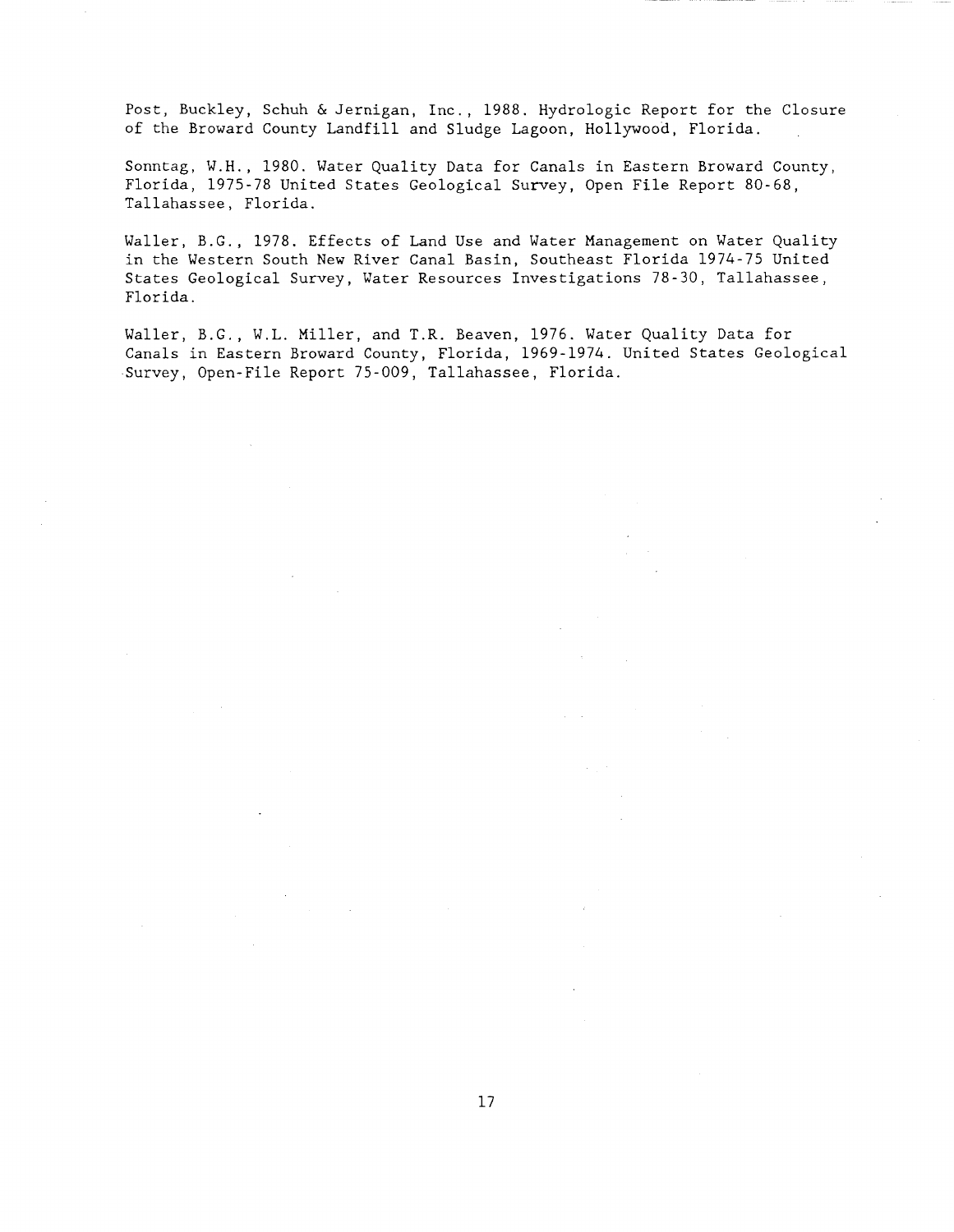